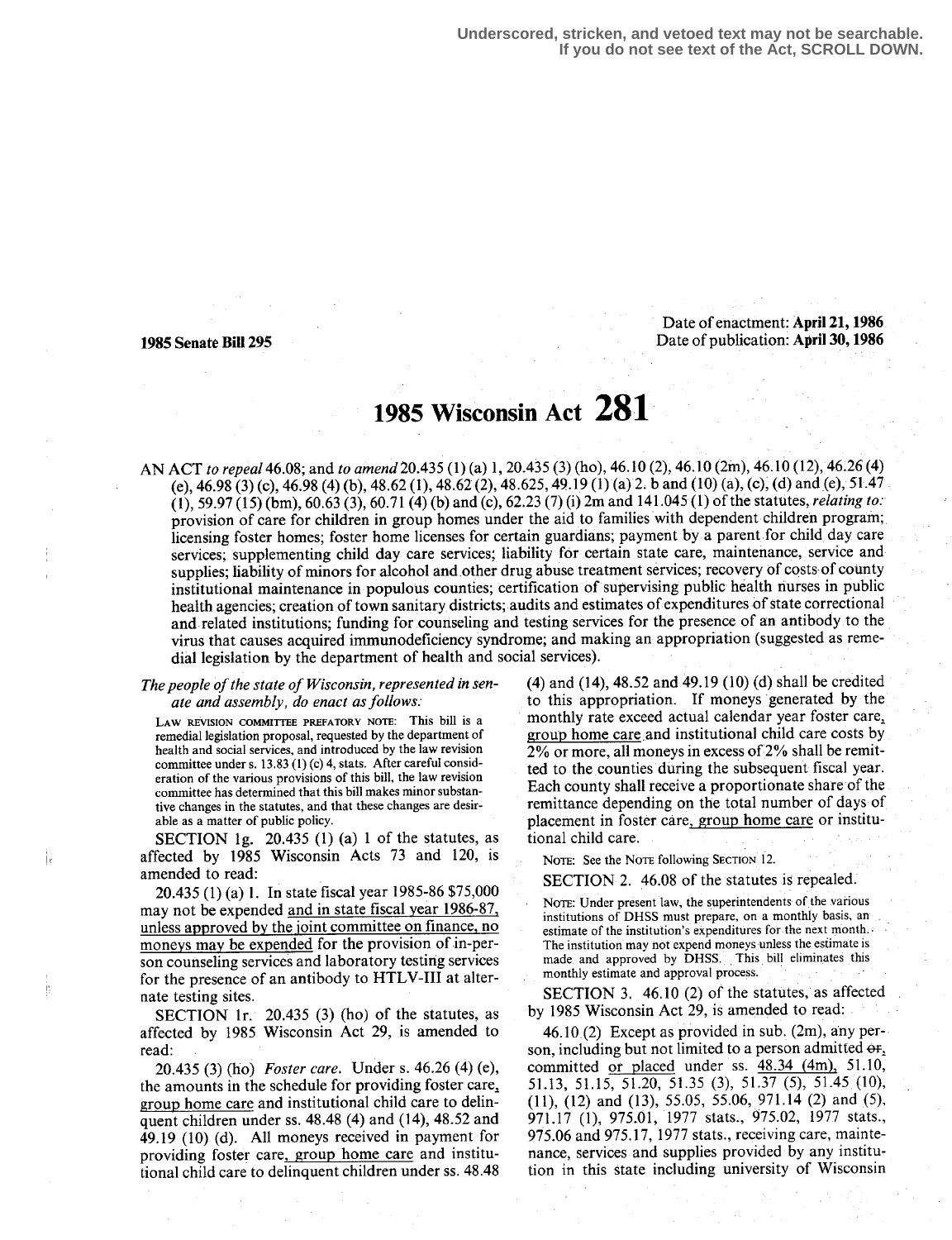### 85 WISACT 281

hospital and clinics, in which the state is chargeable with all or part of the person's care, maintenance, services and supplies, and any person receiving care and services under boards or facilities from a department established under  $\frac{1}{11}$ ,  $\frac{1}{11}$ ,  $\frac{1}{11}$ ,  $\frac{1}{11}$ ,  $\frac{1}{11}$ ,  $\frac{1}{11}$ ,  $\frac{1}{11}$ ,  $\frac{1}{11}$ ,  $\frac{1}{11}$ ,  $\frac{1}{11}$ ,  $\frac{1}{11}$ ,  $\frac{1}{11}$ ,  $\frac{1}{11}$ ,  $\frac{1}{11}$ ,  $\frac{1}{11}$ ,  $\frac{1}{11}$ ,  $\frac{1}{11}$ , from a facility established under s. 49.175, and the person's property and estate, including the homestead, and the spouse of the person, and the spouse's property and estate, including the homestead, and, in the case of a minor child, the parents of the person, and their property and estates, including their homestead, and, in the case of a foreign child described in s. 48.839 (1) who became dependent on public funds for his or her primary support before an order granting his or her adoption, the resident of this state appointed guardian of the child by a foreign court who brought the child into this state for the purpose of adoption, and his or her property and estate, including his or her homestead, shall be liable for the cost of the care, maintenance, services and supplies in accordance with the fee schedule established by the department under s. 46.03 (18). If a spouse, widow or minor, or an incapacitated person may be lawfully dependent upon the property for their support, the court shall release all or such part of the property and estate from the charges that may be necessary to provide for those persons. The department shall make every reasonable effort to notify the liable persons as soon as possible after the beginning of the maintenance, but the notice or the receipt thereof is not a condition of liability.

NOTE: All institutional care provided by DHSS is covered by s. 46.10, stats., for collection purposes including care in juvenile correctional facilities. This bill clarifies to courts and attorneys that s. 46.10, stats., is the controlling statute in actions relating to state-provided care in a juvenile correctional facility. The bill reflects the current policy of DHSS.

SECTION 4. 46.10 (2m) of the statutes is amended to read:

 $46.10$   $(2m)$  The liability specified in sub. (2) shall not apply to tuberculosis patients receiving care, maintenance, services and supplies under s. 58.06 and ch. 149, or to persons 18 and older receiving care, maintenance, services and supplies provided to persons 18 and older by prisons named in s.  $53.01$ , or to minors receiving parents of a minor who receives care for alcohol or drug abuse under s.  $51.47$  (1) without eenseating to billing consent of the minor's parent or guardian.

NOTE: As currently worded, the reference in s. 46.10 (2m),  $\frac{1}{2}$  stats., to minors receiving care for alcohol or other drug abuse under s. 51.47, stats., creates an exemption from liability for the minors rather than their parents. Such a construction is opposite to parallel language . Current wording is inconsistent with ss.  $46.03$  (18) (b) and  $51.47$  (1), stats., which exempt parents from liability while charging the minors based on their ability to pay. Under s . 46.10 (2m), slats ., a minor can avoid his or her obligation to pay for services if services are provided without the consent of the minor's parent or guardian. The purpose of the other 2 statutes is to remove the parents' liability if they do not know that the child is receiving the service. This proposal deletes the exemption from liability for minors from s. 46,10 (2m); slats:, and makes that section consistent with ss. 46.03 (18) (b) and 51.47 (1), stats.

-1270-

SECTION 5. 46.10 (12) of the statutes is amended to read:

46.10 (12) The district attorney or his or her assistants in counties a county having a population of 500,000 or more shall, in matters pertaining to the recovery of the cost of maintenance of inmates persons in county and state institutions having a legal settlement in such that county, have the same authority as granted in this section to the department.

NOTE: The bill makes the statutes conform to current Milwaukee county practice regarding collection authority. The county is responsible for collections for county institution residents only. The state collects for state institution residents within the county.

SECTION 6. 46.26 (4) (e) of the statutes is amended to read:

46.26 (4) (e) Beginning January 1, 1983, for foster care, group home care and institutional child care to delinquent children under ss . 48.48 (4) and (14), 48.52 and 49.19 (10) (d) all payments and deductions made under this subsection and uniform fee collections under s. 46.03 (18) shall be deposited in the appropriation under s.  $20.435(3)$  (ho).

NOTE: See the NOTE following SECTION 12.

SECTION 7.  $46.98$  (3) (c) of the statutes, as affected by 1985 Wisconsin Act 29, is amended to read:

46.98 (3) (c) From the funds distributed under sub. (2) (a) 1, a county may provide day care services itself or it may purchase day care services from a child care provider. In addition, from the funds distributed under sub: (2) (a) l, each county shall, subject to the availability of funds, provide day care by offering to each eligible parent a voucher for the payment of day care services provided by a child care provider. Each county shall allocate all or a portion of its day care funding for payment of vouchers. Except for parents who are eligible under sub. (4) (a) 4, an eligible parent has the right to choose whether the care will be provided in a day care center, in the home of another person or, subject to the county's approval, in the parent's home. Notwithstanding s.  $46.03(18)(a)$ , a A parent who uses vouchers for the payment of day care services may supplement the uniform fee for-day care services set under s. 46.03 (18) (a) maximum rate for day care services set under sub. (4) (d).

NOTE: Supplementation of the day care rate is necessary when the cost of service is greater than the day care rate. The current statute permits the parent to supplement the uniform fee, which covers the full allowable day care costs. Not all counties, however, provide for the full cost in their reimbursement rate. This amendment permits a parent to supplement the reimbursement rate .

SECTION 8.  $46.98$  (4) (b) of the statutes is amended to read:

46.98 (4) (b) Parents receiving aid under this section whose family income is equal to or greater than 50% of the state median income are liable for the cost of child care received, payable in accordance with a fee schedule developed by the department based on abil-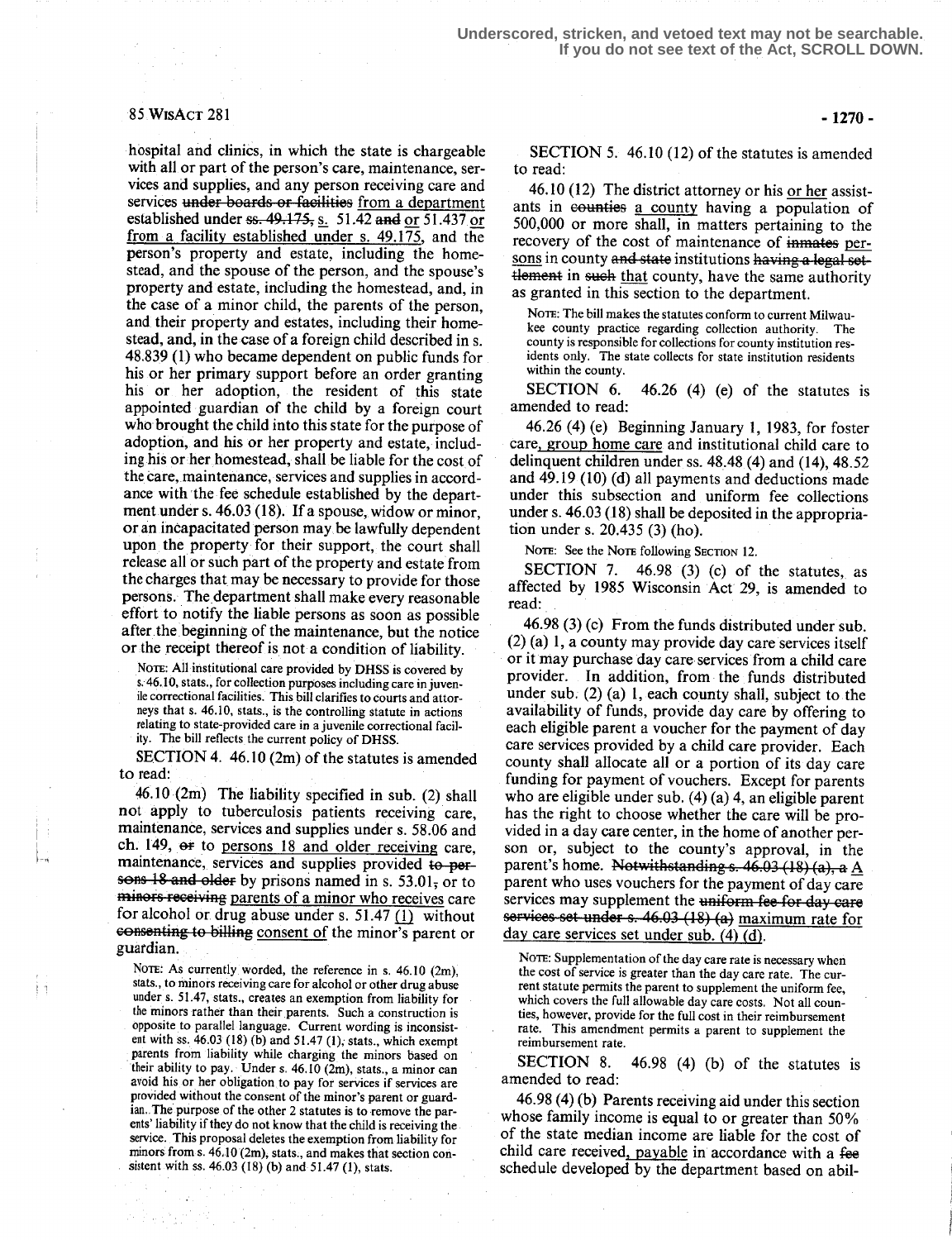Ţ.

İ3

ity to pay. Fees Payment may be waived for persons receiving aid under par. (a) 4.

NoTe: Under statutes and rules of the uniform fee system in ss.  $46.03(18)$  and  $46.10(14)$ , stats., "fee" is related to the cost of care and not a person's ability to pay. The word "fee" in s . 46.98 (4) (b), stats ., is confusing, because day care funds are distributed based on ability to pay. The bill eliminates the confusion by substituting "payment" for "fee" .

SECTION 9.  $48.62(1)$  of the statutes is amended to read:

48.62 (1) No Any person may receive who receives, with or without transfer of legal custody, 4 or fewer children or more than 4 children if all of the children are siblings to provide care and maintenance for those children unless he or she obtains shall obtain a license to operate a foster. home from the department or from a county agency or licensed child welfare agency as provided in s. 48.75.

NOTE: Under the definition of "foster home" in s. 48.02 (6), stats., a foster home may have more than 4 children if all of the children are siblings. The bill amends  $s. 48.62$  (1), stats., so it is consistent with the definition.

SECTION 10. 48.62 (2) of the statutes, as affected by 1985 Wisconsin Act 29, is amended to read:

48.62 (2) Relatives  $\triangle$  relative as defined in s. 48.02  $(15)$  or as specified in s. 49.19  $(1)$  (a) or a guardian of a child, who provides provides care and maintenance for a child, are is not required to obtain the license specified in this section. The department or a county agency or licensed child welfare agency as provided in s. 48 .75 may issue a license to operate a foster home to those relatives who have a relative who has no duty of support under s.  $49.90$  (1) (a) and who request requests a license to operate a foster home for a specific child who is either placed by court order or who is the subject of a voluntary placement agreement under s. 48.63. The department, a county agency or a licensed child welfare agency may, at the request of a guardian appointed under ch. 880, license the guardian's home as a foster home for the guardian's minor ward who is living in the home and who is placed in the home by court order. Relatives with no duty of support and guardians appointed under ch. 880 who seek licenses are licensed to operate foster homes are subject to the department's licensing rules.

NOTE: In some instances, county social and human service departments and licensed child welfare agencies have requested and obtained court appointment of foster parents as guardians under ch. 880, stats. Often these guardians are given the power to sign for education purposes, such as report cards, and to authorize medical procedures. This authority provides some permanence for the child, allowing the foster child to be more like an adopted child, but still retain the parental rights of the natural parents.

Current s. 48.62, stats., does not allow licensing of ch. 880, stats., guardians as foster parents. This bill allows guardians appointed under ch. 880, stats., to be licensed as foster parents.

SECTION 11. 48.625 of the statutes is amended to read:

48.625 Licensing of group homes. No Any person may receive who receives, with or without transfer of legal custody, 5 to 8 children, to provide care and maintenance for those children unless that person ehtains shall obtain a license to operate a group home from the department. This section does not apply to a foster home licensed under s. 48.62 in which care and maintenance is provided for more  $t<sup>i</sup>$  an 4 siblings.

NOTE: See the NOTE following the amend.nent of s. 48.62 (1), stats.

SECTION 12. 49.19 (1) (a) 2. b and (10) (a), (c), (d) and (e) of the statutes are amended to read:

49.19 (1) (a) 2. b. Is living in a foster home licensed under s. 48.62 if a license is required under that section  $er<sub>i</sub>$  in a foster home located within the boundaries of a federally recognized American Indian reservation in this state and licensed by the tribal governing body of the reservation, or is living in a group home licensed under s. 48.625 or in a child-caring institution licensed under s. 48.60, and has been placed in the foster home, group home or institution by a county agency under ch. 48; by the department or by a federally recognized American Indian tribal governing body in this state under an agreement with a county agency.

(10) (a) Aid under this section may also be granted to a nonrelative who cares for a child dependent upon the public for proper support in a foster home having a license under s.  $48.62$   $\text{er}_{1}$  in, a foster home located within the boundaries of a federally recognized American Indian reservation in this state and licensed by the tribal governing body of the reservation or in a group home licensed under s. 48.625, regardless of the cause or prospective period of dependency. The state shall reimburse counties pursuant to the procedure and the percentage rate of participation set forth in s. 49.52 for aid granted under this subsection except that if the child does not have legal settlement in the granting county, state reimbursement shall be at 100%. The county agency shall determine the legal settlement of the child. A child under one year of age shall be eligible for aid under this subsection irrespective of any other residence requirement for eligibility within this section.

(c) Reimbursement under par. (a) may also be paid to the county when the child is placed in a licensed foster home, group home or child-caring institution by a licensed child welfare agency or by a federally recognized American Indian tribal governing body in this state or by its designee, if the child is in the legal custody of the county agency providing child welfare services or if the child was removed from the home of a relative specified in sub. (1) (a) as a result of a judicial determination that continuance in the home of the relative would be contrary to the child's welfare for any reason and the placement is made pursuant to an agreement with the county agency.

(d) Aid may also be paid under this section to a foster home, to a group home licensed under s. 48.625 or to a child-care child-caring institution by the state when the child is in the custody or guardianship of the state, when the child is a ward of an American Indian

 $-1271-$  85 WisAct 281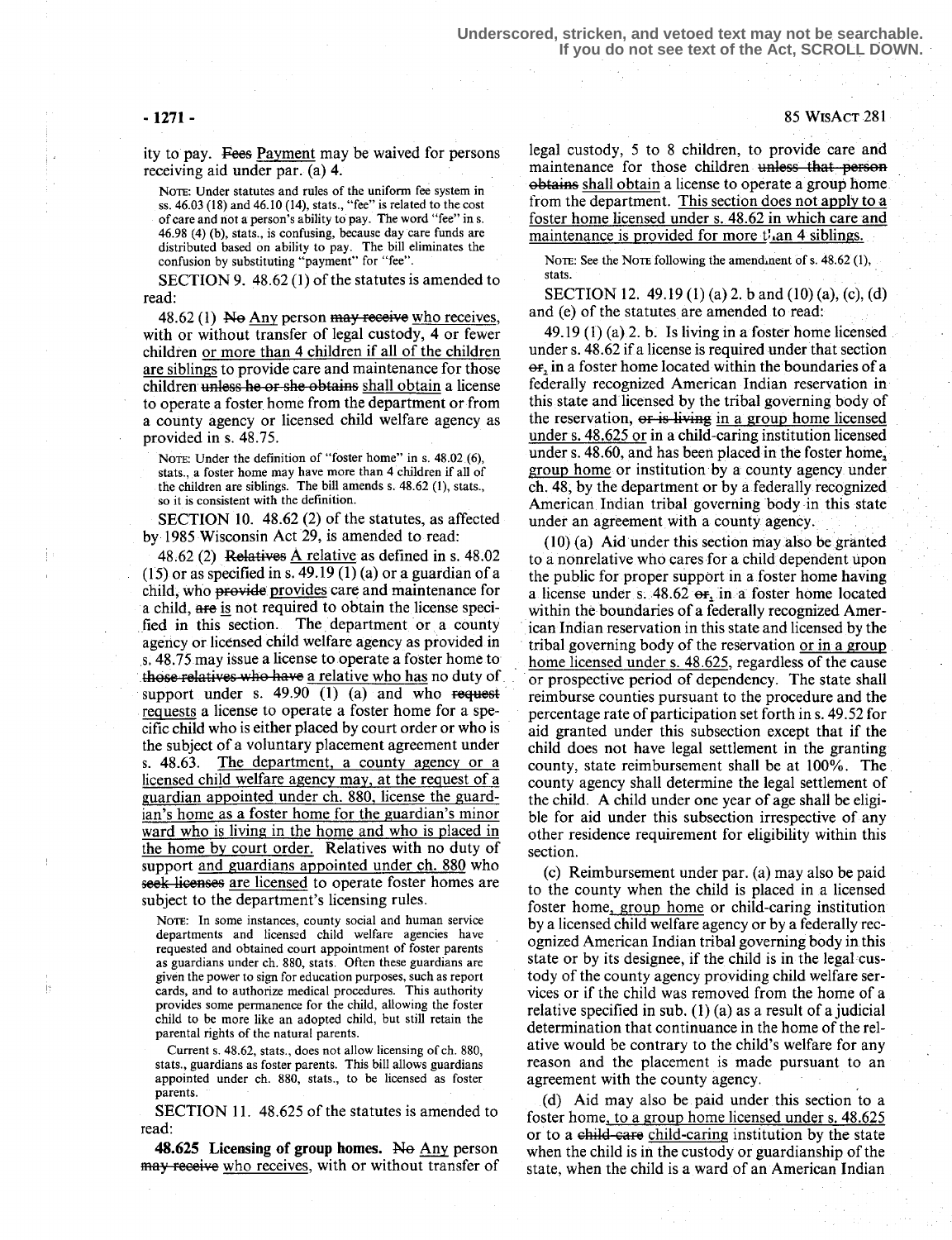### 85 WisAcT 281

tribal court in this state and the placement is made under an agreement between the department and the tribal governing body or when the child was part of the state's direct service case load and was removed from the home of a relative specified in sub. (1) (a) as a result of a judicial determination that continuance in the home of a relative would be contrary to the child's welfare for any reason and the child is placed by the department.

(e) Notwithstanding pars.  $(a)$ ,  $(c)$  and  $(d)$ , aid under this section may not be granted for placement of a child in a foster home licensed by a federally recognized American Indian tribal governing body, for placement of a child in a foster home or child-caring institution by a tribal governing body or its designee  $\Theta$ F<sub>1</sub> for the placement of a child who is a ward of a tribal court if the tribal governing body is receiving or is eligible to receive funds from the federal government for that type of placement or for placement of a child in a group home licensed under s. 48.625.

NOTE: These statutes authorize alternate care payments in the aid to families with dependent children program. Under the current statutes, alternate care payments can be made to group homes. The bill clarifies the current statutes to state explicitly that these payments can be made.

SECTION 13. 51.47 (1) of the statutes is amended to read:

51.47  $(1)$  Except as provided in subs.  $(2)$  and  $(3)$ , any physician or health care facility licensed, approved or certified by the state for the provision of health services may render preventive, diagnostic, assessment, evaluation or treatment services for the abuse of alcohol or other drugs to a minor 12 years of age or over without obtaining the consent of or notifying the minor's parent or guardian. Unless consent of the minor's parent or guardian is required under sub. (2), the physician or health care facility shall obtain the minor's consent prior to billing a 3rd party for services under this section. If the minor does not consent, the minor shall be solely responsible for paying for the services, which the department shall bill to the minor under s: 46.03 (18) (b).

NOTE: This amendment clarifies s. 51.47 (1), stats., by adding the word "solely". A corresponding amendment in the bill affects s.  $46.10$  (2m), stats.

 $\mathbf{L}$ 

ÌЗ

SECTION 14. 59.97 (15) (bm) of the statutes is amended to read:

59.97  $(15)$  (bm) A foster family home which is the primary domicile of a foster parent, which is for  $4$  or fewer-children and which is licensed under s. 48.62 shall be a permitted use in all residential areas and is not subject to pars. (a) and (b) except that foster homes operated by corporations, child welfare agencies, churches, associations or public agencies shall be subject to pars. (a) and  $(b)$ .

NOTE: See the NOTE following the amendment of s. 48.62 (1), stats.

SECTION 15. 60.63 (3) of the statutes is amended to read:

60.63 (3) A foster family home which is the primary domicile of a foster parent<del>, which is for 4 or fewer chil-</del> dren and which is licensed under s.  $48.62$  shall be a permitted use in all residential areas and is not subject to subs. (1) and (2) except that foster homes operated by corporations, child welfare agencies, churches, associations or public agencies shall be subject to subs. (1) and (2).

NOTE: See the NOTE following the amendment of s. 48.62 (1), stats.

SECTION 16. 60.71 (4) (b) and (c) of the statutes are amended to read:

60.71 (4) (b) The town board shall publish a class 2 notice, under ch. 985, of the hearing. The notice shall contain an announcement of the hearing and a description of the boundaries of the proposed town sanitary district. The town board shall mail the notice to the department of health and social services industry, labor and human relations and the department of natural resources at least 10 days prior to the hearing.

(c) Any person may file written comments on the formation of the district with the town clerk. Any owner of property within the boundary of the proposed district may appear at the hearing and offer objections, criticisms or suggestions as to the necessity of the proposed district and the question of whether his or her property will be benefited by the establishment of the district. A representative of the department of health and social services industry, labor and human relations and of the department of natural resources shall attend the hearing and advise the town board.

NOTE: The statute refers to petitions to create or expand town sanitary districts. Chapter 221, laws of 1979, transferred the plumbing unit from DHSS to the department of industry, labor and human relations (DILHR). There are currently no DHSS program staff to review sanitary district petitions and the petition should be submitted to DILHR.

SECTION 17. 62.23  $(7)$ , (i) 2m of the statutes is amended to read:

62.23 (7) (i) 2m. A foster family home which is the primary domicile of a foster parent<del>, which is for 4 or</del><br>fewer children and which is licensed under s, 48.62  $62.23$  (*l*) (i) 2m. A foster family home which is the primary domicile of a foster parent, which is for 4 or fewer children and which is licensed under s. 48.62 shall be a permitted use in all residential areas and is not subject to subds. 1 and 2 except that foster homes. operated by corporations, child welfare agencies, churches, associations or public agencies shall be subject to subds. 1 and 2.

NOTE: See the NOTE following the amendment of s. 48.62 (1), stats.

SECTION 18. 141.045 (1) of the statutes is amended to read:

141 .045 (1) The qualifications of all public health nurses shall be prescribed by rules adopted by the department. All public health nurses shall be registered nurses. Practical nurses may be employed by health agencies under the supervision of a certified public health nurse to perform services for which licensed.

- 1272 -